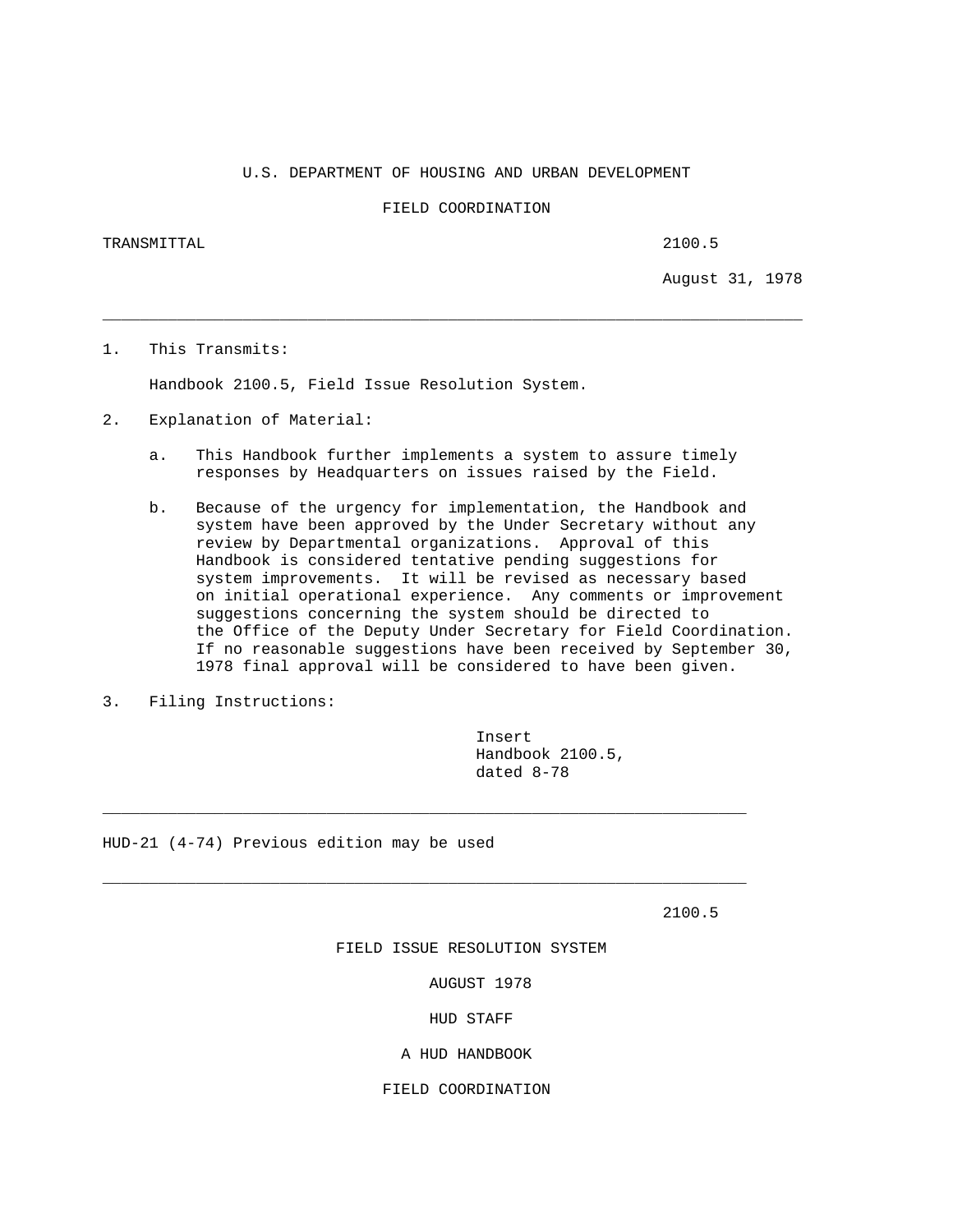## U.S. DEPARTMENT OF HOUSING AND URBAN DEVELOPMENT

\_\_\_\_\_\_\_\_\_\_\_\_\_\_\_\_\_\_

WASHINGTON, D. C. 20410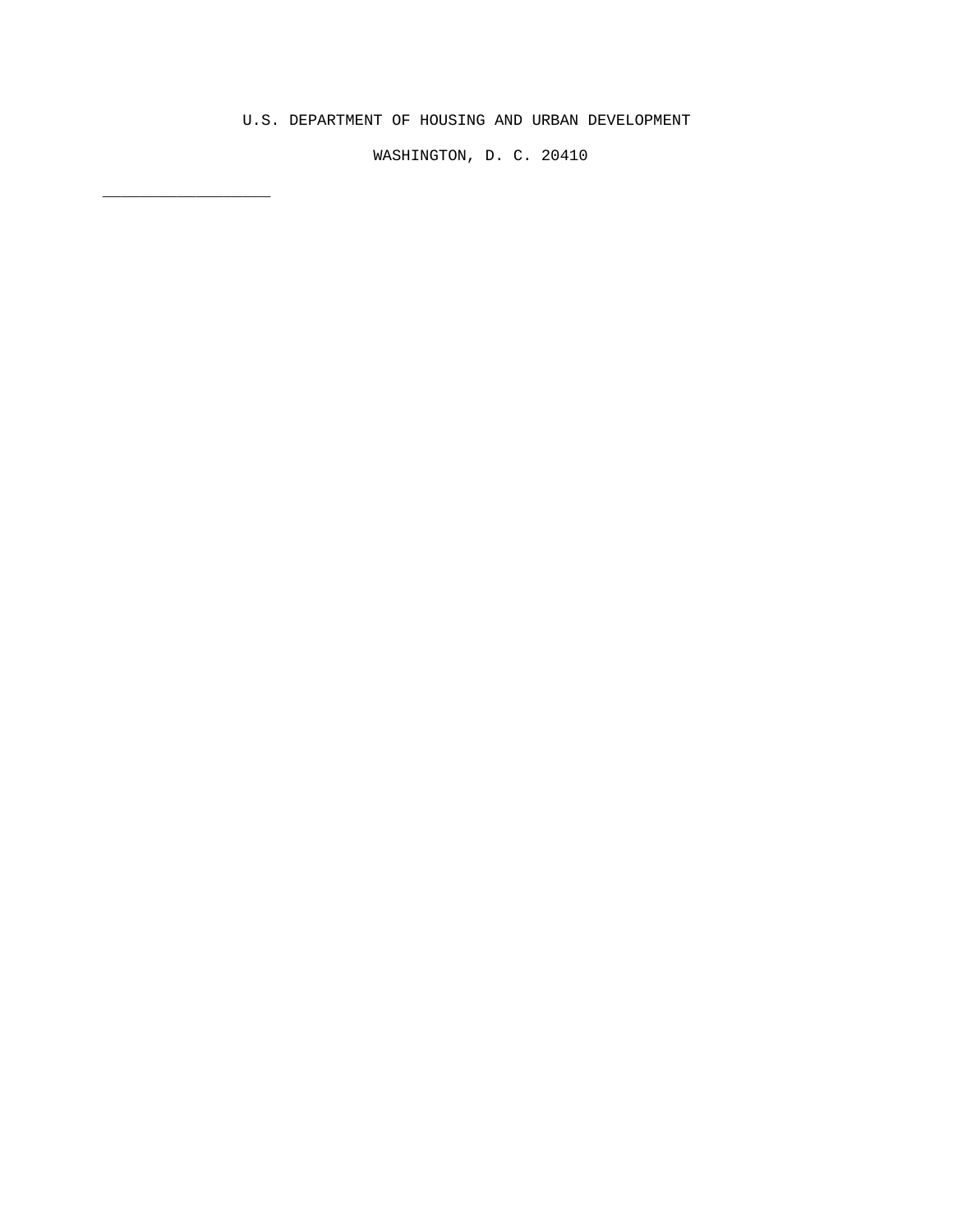- 1. OBJECTIVES: The objectives of the Field Issue Resolution System are to:
	- a. Facilitate timely responses to questions and requests from the Field.

\_\_\_\_\_\_\_\_\_\_\_\_\_\_\_\_\_\_\_\_\_\_\_\_\_\_\_\_\_\_\_\_\_\_\_\_\_\_\_\_\_\_\_\_\_\_\_\_\_\_\_\_\_\_\_\_\_\_\_\_\_\_\_\_\_\_\_\_\_\_\_\_\_\_\_

- b. Monitor the types of issues that concern the Field.
- 2. COVERAGE: Any communication initiated by the Field which in the opinion of the Regional Administrator or his designee(s) warrants special Headquarters attention in order to ensure a timely response may be put into the System. There is no requirement that any communication be made a part of the System.
- 3. PROCEDURE:
	- a. Any communication may be placed into the System by attaching a completed Form HUD-1069 to it before it is sent to the appropriate Headquarters office(s).
	- b. A copy of the Form HUD-1069 and the correspondence should be sent to the Office of the Deputy Under Secretary for Field Coordination (DUSFC).
	- c. DUSFC shall assign an action officer to monitor progress on the Headquarters' response. Each primary organization of the Department shall designate a liaison with DUSFC on this matter.
- 4. FORM HUD-1069, "Field Issue Resolution System Input Record", is scheduled as the Appendix of this Handbook. It should be completed as follows:
	- a. "Field Contact" is the name of the person in either the Regional or appropriate Area Office who can best answer any questions about the correspondence. His telephone number and the Region should also be included.
	- b. "Offices Involved" are the addressees of the correspondence and any other offices who are involved with the issues raised by the correspondence.
	- c. "Date Forwarded" refers to date the correspondence and accompanying Form HUD-1069 are sent to Headquarters.
	- d. "Date Required" is the date beyond which the lack of an answer or other appropriate action would result in serious operational difficulties.

\_\_\_\_\_\_\_\_\_\_\_\_\_\_\_\_\_\_\_\_\_\_\_\_\_\_\_\_\_\_\_\_\_\_\_\_\_\_\_\_\_\_\_\_\_\_\_\_\_\_\_\_\_\_\_\_\_\_\_\_\_\_\_\_\_\_\_\_\_\_\_\_\_\_\_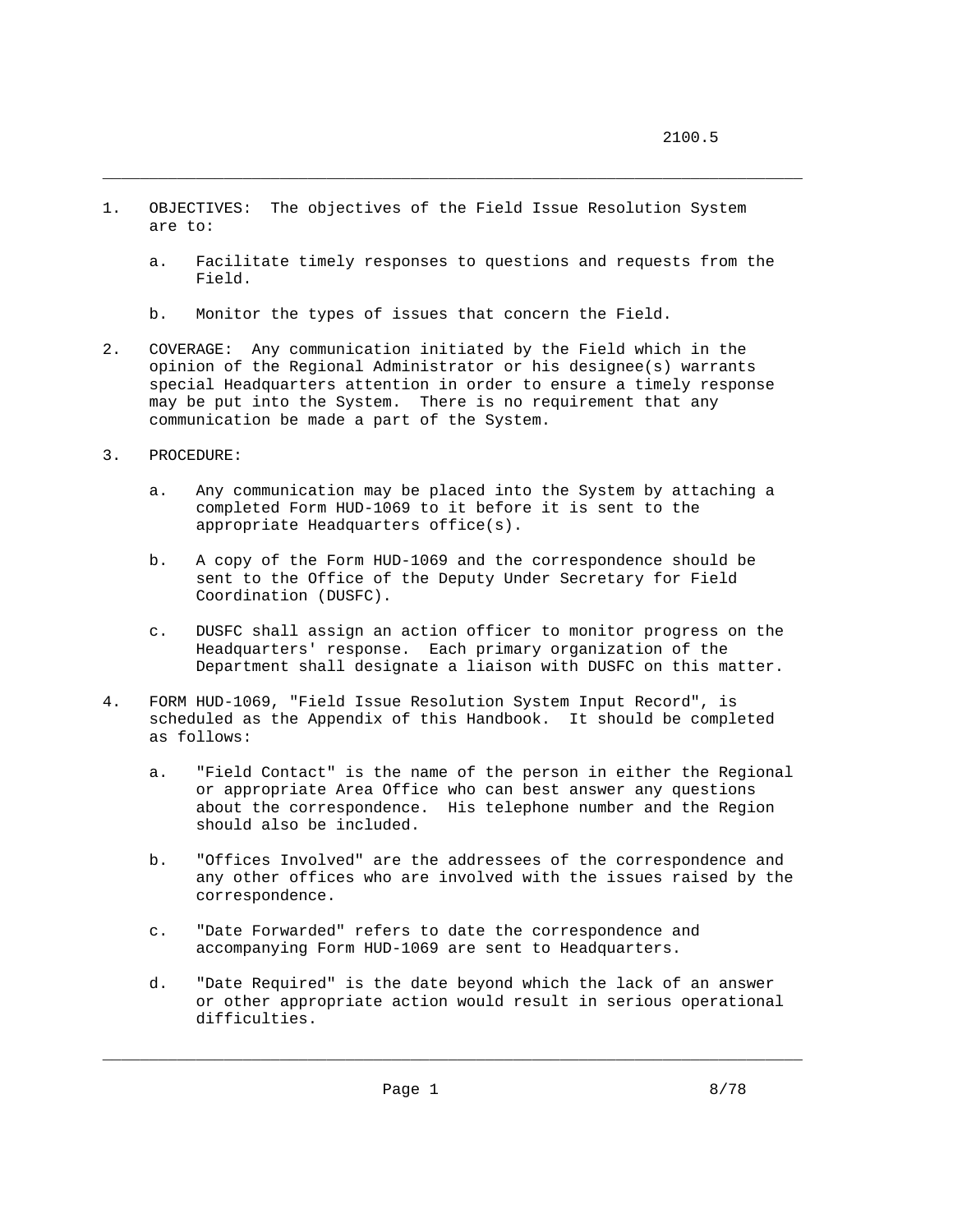\_\_\_\_\_\_\_\_\_\_\_\_\_\_\_\_\_\_\_\_\_\_\_\_\_\_\_\_\_\_\_\_\_\_\_\_\_\_\_\_\_\_\_\_\_\_\_\_\_\_\_\_\_\_\_\_\_\_\_\_\_\_\_\_\_\_\_\_\_\_\_\_\_\_\_

\_\_\_\_\_\_\_\_\_\_\_\_\_\_\_\_\_\_\_\_\_\_\_\_\_\_\_\_\_\_\_\_\_\_\_\_\_\_\_\_\_\_\_\_\_\_\_\_\_\_\_\_\_\_\_\_\_\_\_\_\_\_\_\_\_\_\_\_\_\_\_\_\_\_\_

## 2100.5

- e. "Type of Issue". This list is not intended to be exhaustive. Check the phrase which best describes the issue being raised in the correspondence. The categories are defined in Paragraph 5.
- f. "Summary of Issue" should be a capsule description of the problem or request.
- g. "Remarks" may be used to expand on the summary description of the issue and explain its urgency.

## 5. TYPES OF ISSUES:

- a. "Processing Priorities:" A request that a HQ organization designate which of its programs should be given priority in the allocation of Field resources.
- b. "Deadline Extension:" A request that Headquarters allow more time to a Region or Area Office for the completion of a report or other work.
- c. "Organization Change:" A request that Headquarters approve an organizational change.
- d. "On-Site Assistance or Field Training:" A request that Headquarters send a team to assist or advise an office in the Field or that it schedule training for Field personnel.
- e. "Policy or Program Change:" A request that Headquarters approve a proposed change in a policy or program.
- f. "Reconsideration or Waiver:" A request that Headquarters overrule either a Field decision or a standing Headquarters instruction.
- g. "Program or Policy Guidance:" A request for clarification of program instructions or policy.
- h. "Operating Plan Change or Fund Allocations:" A request that Headquarters approve a change in the Operating Plan/Executive Management Reports or an allocation of program funds.
- i. "Other:" Specify an additional category if the ones provided do not fit the issue.

\_\_\_\_\_\_\_\_\_\_\_\_\_\_\_\_\_\_\_\_\_\_\_\_\_\_\_\_\_\_\_\_\_\_\_\_\_\_\_\_\_\_\_\_\_\_\_\_\_\_\_\_\_\_\_\_\_\_\_\_\_\_\_\_\_\_\_\_\_\_\_\_\_\_\_

HUD-Wash., D. C.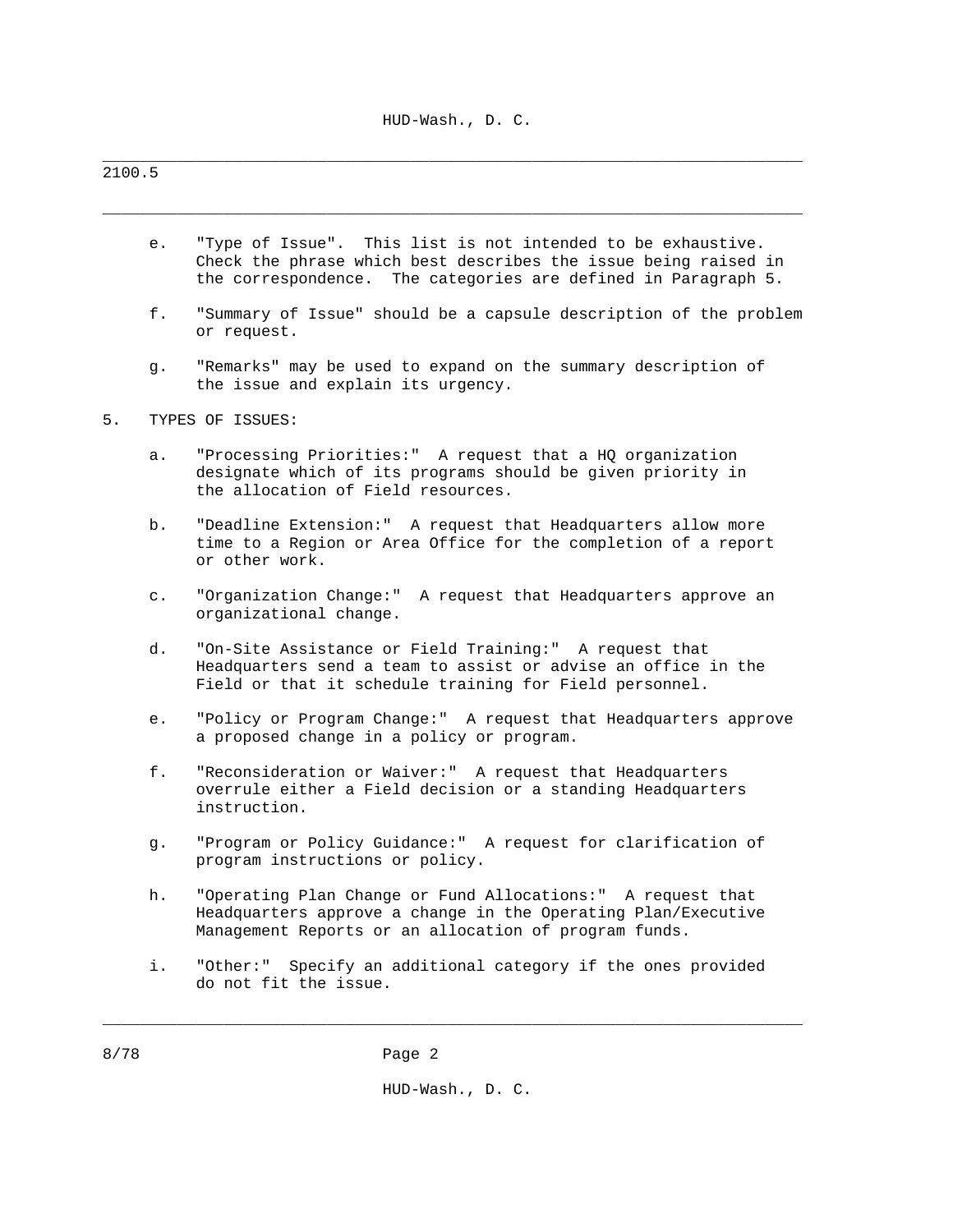```
6. HEADQUARTERS RESPONSIBILITIES:
```
Headquarters offices are to:

- a. Expeditiously respond to all Field issues submitted.
- b. Inform DUSFC and the Field contact of any anticipated delay in response.

\_\_\_\_\_\_\_\_\_\_\_\_\_\_\_\_\_\_\_\_\_\_\_\_\_\_\_\_\_\_\_\_\_\_\_\_\_\_\_\_\_\_\_\_\_\_\_\_\_\_\_\_\_\_\_\_\_\_\_\_\_\_\_\_\_\_\_\_\_\_\_\_\_\_\_

\_\_\_\_\_\_\_\_\_\_\_\_\_\_\_\_\_\_\_\_\_\_\_\_\_\_\_\_\_\_\_\_\_\_\_\_\_\_\_\_\_\_\_\_\_\_\_\_\_\_\_\_\_\_\_\_\_\_\_\_\_\_\_\_\_\_\_\_\_\_\_\_\_\_\_

- c. Send a copy of any FIRS related correspondence to DUSFC.
- 7. RESPONSIBILITIES OF DUSFC:
	- a. Monitor the progress of each issue in the System.
	- b. Assign an action officer to expedite Headquarters action on each issue.
	- c. Coordinate the resolution of cross-program issues.
	- d. Identify and report trends and problems in the interaction between Headquarters and the Field to the Under Secretary/ Secretary.

**Page 3** 8/78

HUD-Wash., D. C.

\_\_\_\_\_\_\_\_\_\_\_\_\_\_\_\_\_\_\_\_\_\_\_\_\_\_\_\_\_\_\_\_\_\_\_\_\_\_\_\_\_\_\_\_\_\_\_\_\_\_\_\_\_\_\_\_\_\_\_\_\_\_\_\_\_\_\_\_\_\_\_\_\_\_\_